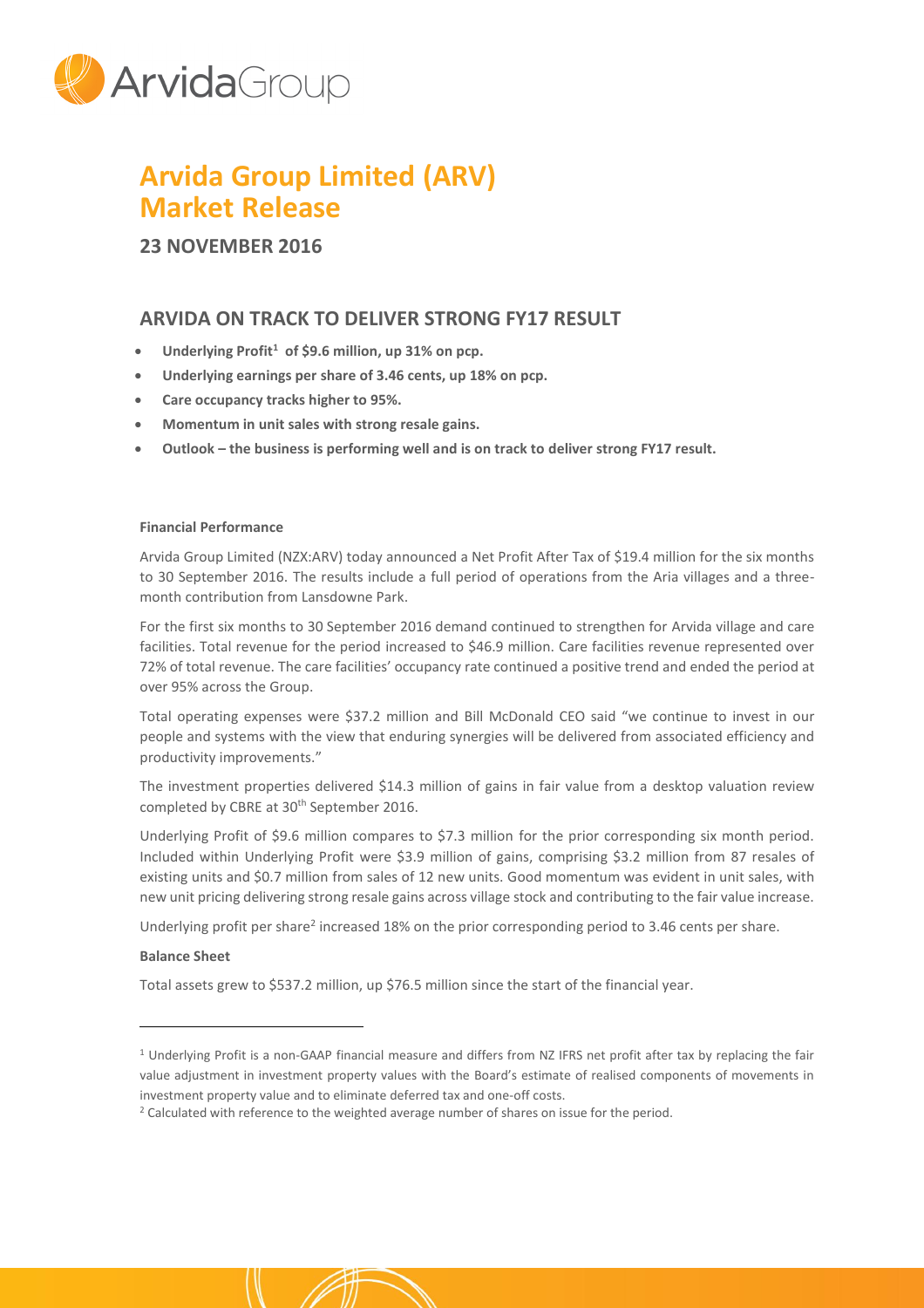External bank debt was \$32.4 million at 30 September 2016. A new \$80.0 million term bank facility was put in place in October. The facility provides sufficient headroom to fund planned brownfield development and acquisition activity. Arvida remains conservatively geared at 10% on completion of the October acquisitions and capital raising.

#### **Acquisitions and Capital Raising**

On 1 July 2016, the acquisition of Lansdowne Park was settled. This village added 93 units and 50 aged care beds. The purchase was funded by \$14.6 million of bank debt and \$6.0 million of shares issued to vendors. Bare land adjacent to the village has since been acquired with a view to constructing up to 5 villas.

On 20 September 2016, the purchase of Bethlehem Views and Copper Crest Village Estate in Tauranga and Lauriston Park in Cambridge was announced. The villages added, in aggregate, 247 units and 88 care beds plus significant capacity for future brownfield development. The \$66.4 million purchase price was satisfied by the issue of \$18.5 million shares to vendors, a pro rata renounceable rights offer that successfully raised \$41.8 million, with a 90% take-up of entitlements amongst shareholders, and the balance from the new banking facility. Settlement occurred on 3 October 2016 for all three villages.

Commenting on the recent acquisitions, Bill McDonald said "the villages are in prime growth regions where we didn't have a presence. Market reaction to the acquisitions has been positive with the rights offer receiving strong support from institutions and existing shareholders."

Integration of Lansdowne Park was successfully accomplished in the period and progress with the integration of the three recent acquisitions is proceeding smoothly.

#### **Further Acquisition**

On 23 November 2016, Arvida entered into a conditional agreement, subject to regulatory approvals, to acquire 100% of the shares in Cascades Retirement Resort Limited for \$21.2 million. Cascades is located in Hamilton and comprises a recently constructed aged care facility and integrated retirement village. It has 37 retirement units and 74 care beds as well as bare land for future development of over 40 units. The acquisition is immediately accretive to earnings and is to be funded from existing debt facilities with gearing increasing to 14% post completion. Settlement is expected to occur on 30 December 2016.

#### **Development Update**

192 units and 33 care beds are consented and currently in varying stages of construction.

Resource consent was obtained in August for the Rhodes on Cashmere development in Christchurch that includes 28 apartments and a combination of 33 care suites and care beds. Resource consent was also obtained for construction of 22 new villas on land acquired adjacent to Oakwoods in Nelson. Enabling works at both Rhodes on Cashmere and Oakwoods started in November.

Construction of 24 new apartments at Aria Bay in Auckland is progressing well and construction of 78 new apartments at Park Lane in Christchurch is due to commence this side of Christmas.

#### **Operations**

The investment in our people and operations continues with the view that enduring synergies will be delivered from associated efficiency and productivity improvements.

In recently completed Ministry of Health audits, four of Arvida's care facilities were distinguished in achieving certification for a 4 year period. Standardised Arvida clinical policies and procedures are now in all villages.